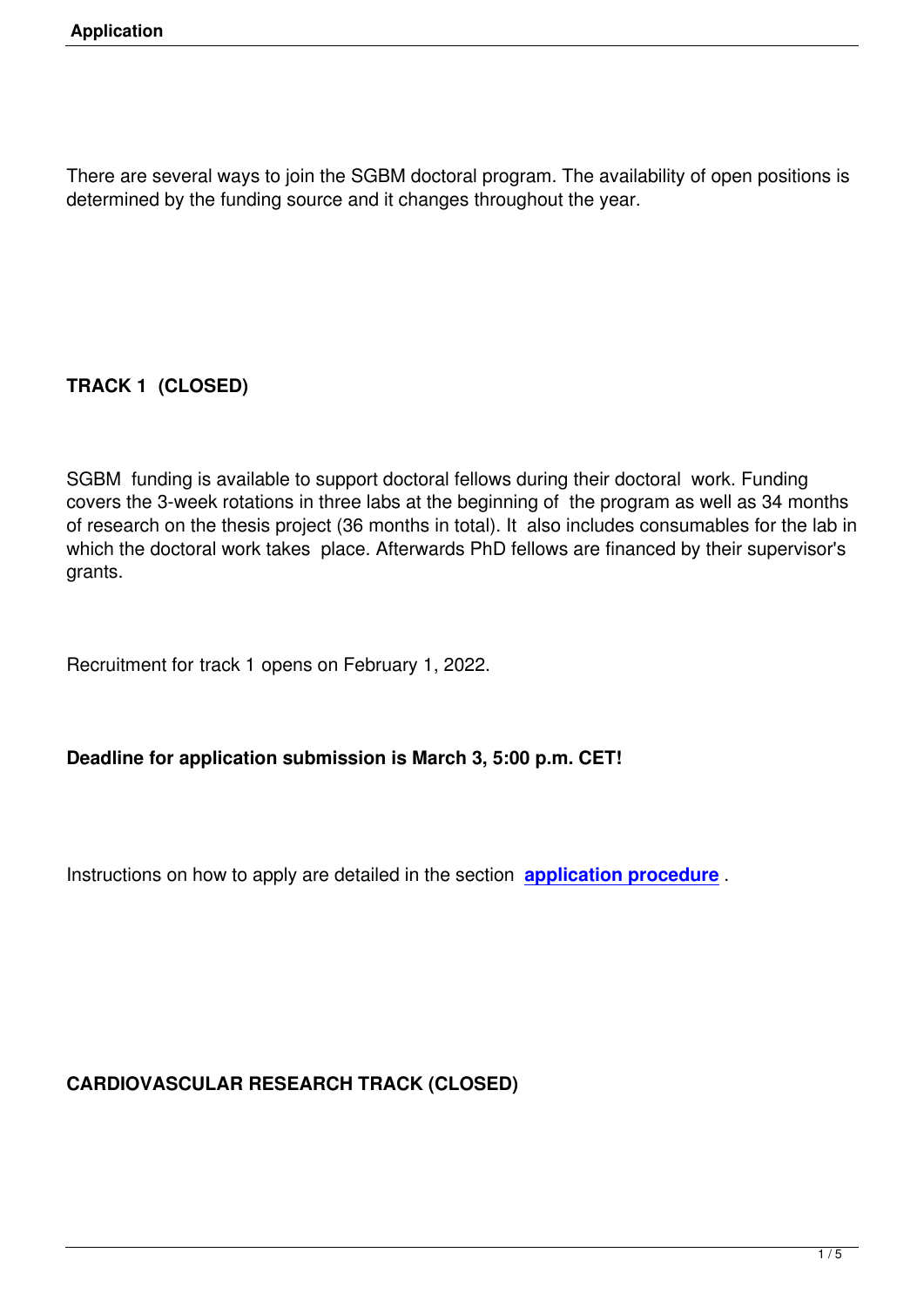The CRC1425 "Heterocellular Nature of Cardiac Lesions: Identities, Interactions, Implications" is a newly established German Collaborative Research Centre at the University of Freiburg, aiming to develop new methods for diagnosis and therapy of heart disease. In doing so, the CRC[1425 is not primarily targeting scar prevention or retransformation into functional muscle](https://www.sfb1425.uni-freiburg.de/) tissue, but rather pursuing a new and complementary approach: working with nature's own repair processes to allow scars to fulfil their important repair function without causing harmful side effects, i.e. to make better scars.

The CRC1425 is currently offering some fully funded PhD positions. A description of the individual projects can be found on the CRC1425 webpage . Applications may be submitted **h ere**

. **Important: Please select the "Cardio[vascular Research"](https://www.sfb1425.uni-freiburg.de/) radio button when registering!**

## **TRACK 2 (ALWAYS OPEN)**

Doctoral students who are in the very beginning of their PhD work (**first six months**) at the University of Freiburg and who have secured funding by their supervisor via other sources may apply to join SGBM as track 2. Applicants for track 2 should clearly indicate in the application form that they have funding.

**Track 2 candidates can apply any time**. If interested, they should contact sgbm-info@sgbm.uni-freiburg.de and will be instructed on how to proceed with the application.

**CIBSS TRACK (CLOSED)**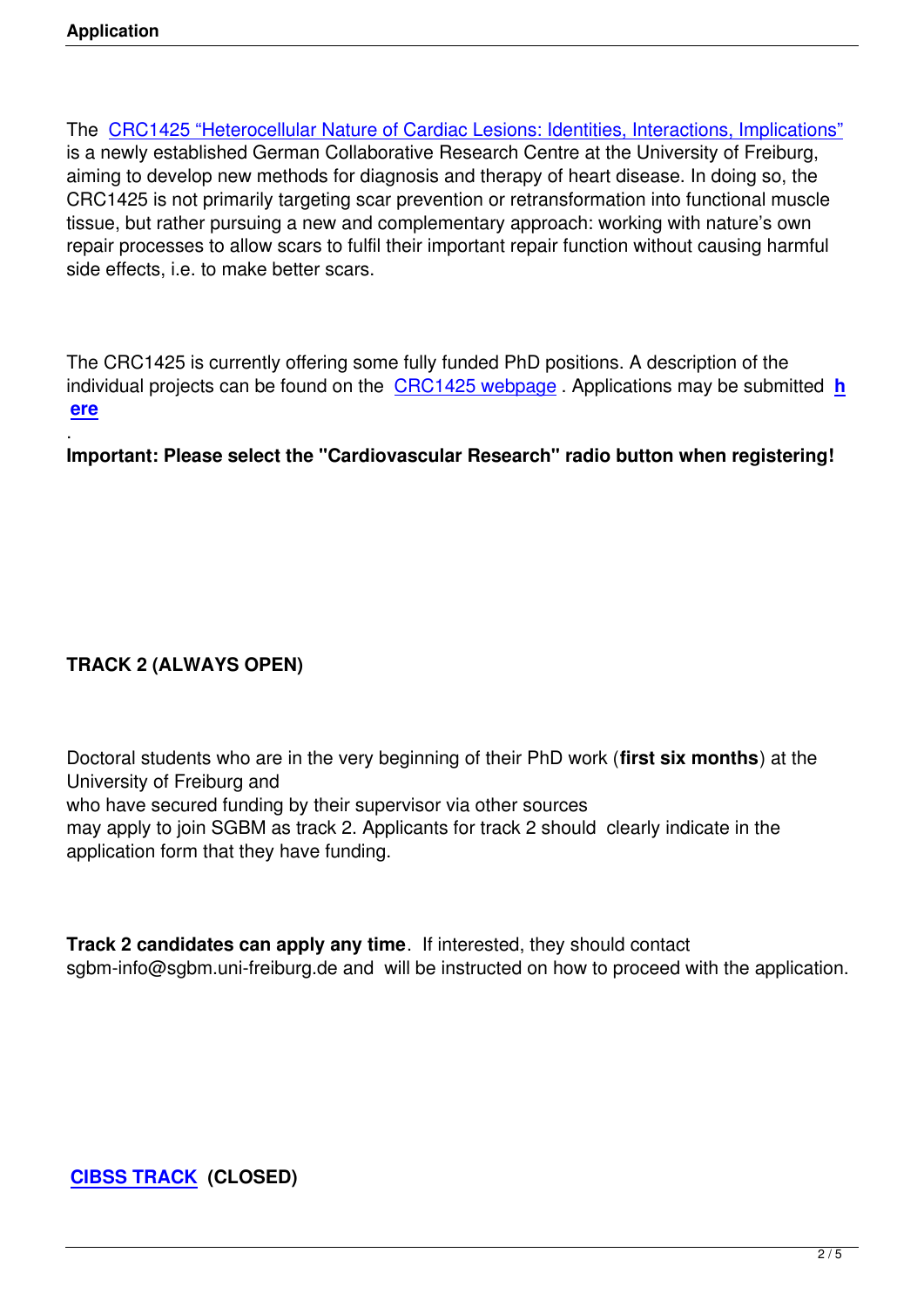CIBSS – the Centre for Integrative Biology Signalling Studies is a new Excellence Cluster at the University of Freiburg. CIBSS studies signalling processes across biological scales. By integrating signalling research with synthetic biology, chemical biology, cutting-edge [technolo](https://www.cibss.uni-freiburg.de/about/home/)gies, and the emerging field of metabolism research, the CIBSS Team aims to make fundamental discoveries in the field of signalling research and to open up new possibilities to address global challenges in biomedicine and plant sciences.

Currently there are no open positions for the CIBSS Track. **Next recruitment is planned to start in February/March 2022.** More precise information about the opening dates will be communicated in due course on this page and on the

CIBSS website

.

## **Application Requirements**

Please note that the entire program is run in English so that fluency in both written and spoken English is essential. The thesis will be written in English and defense of the thesis takes place in English. Tests such as TOEFL (Test of English as a Foreign Language) and CPE (Cambridge Certificate of Proficiency in English), while not mandatory, are recommended for students whose first language is neither English nor German. Applicants who have taken such tests should upload the corresponding document where indicated. Interviews will take place in English and candidates who are not fluent will not be considered.

#### **PhD program**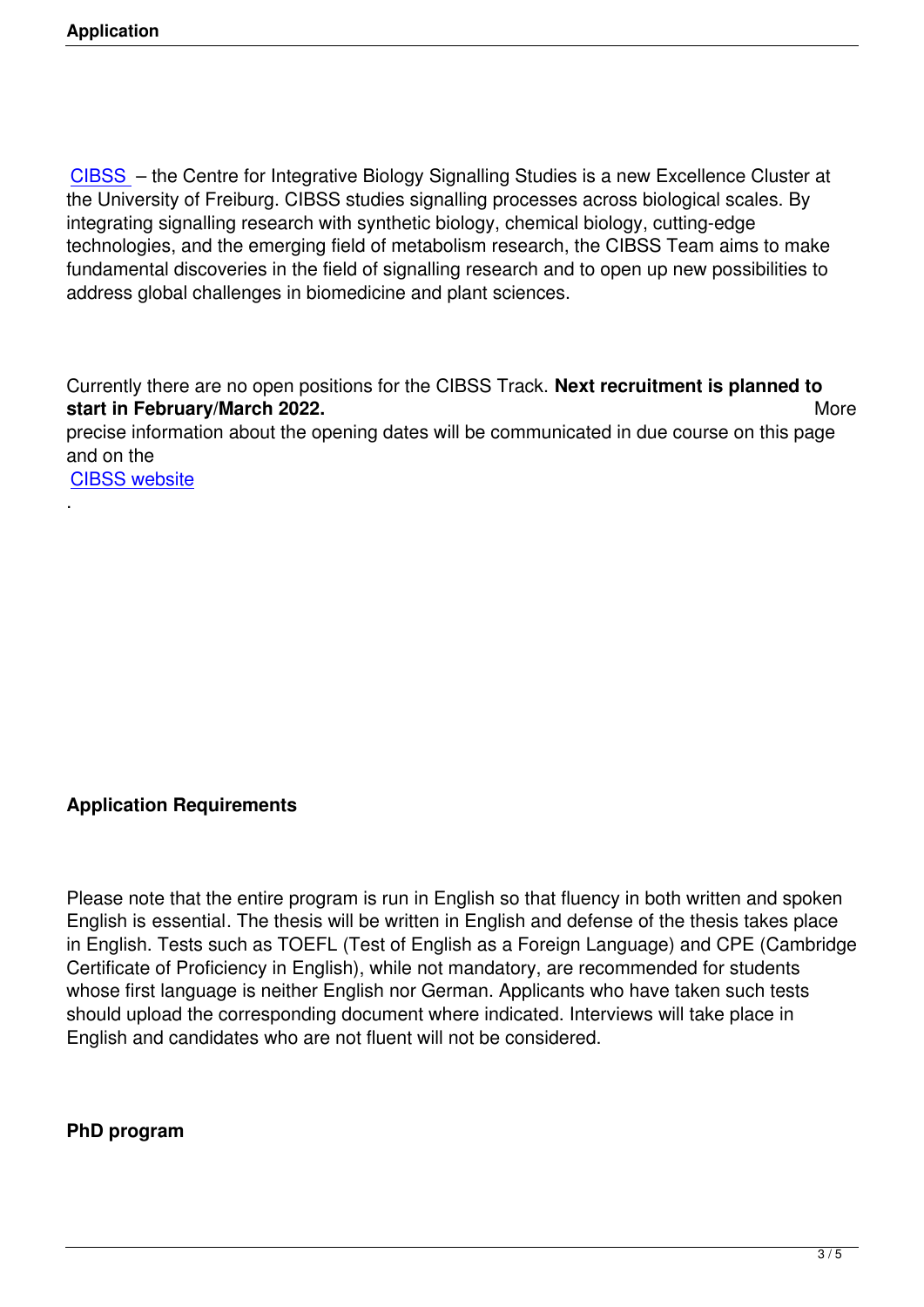To apply to the PhD program candidates must hold an excellent recent university degree (Master or German Diploma) in either biology, biochemistry, chemistry, molecular medicine, pharmacy or biotechnology or related fields. Candidates about to obtain such a degree are welcome to apply.

### **MD/PhD program**

Candidates with a medical degree (MD) are eligible for the MD/PhD program. If they are admitted to the school either as track 1 or track 2 students their affiliation to SGBM will entitle them to register for a doctoral degree (Dr. rer. nat.) at the Faculty of Biology. Participants of the MD/PhD program who have been recruited as track 1 students must carry out rotations.

SGBM closely cooperates with the MOTI-VATE program for which information can be found he re

. We offer several courses for medical students that are interested in research. At the moment, the lectures, seminars and practical courses in molecular cell biology are only available for [stu](http://www.med.uni-freiburg.de/de/verwaltung/akademische-angelegenheiten/promotionen-1/moti-vate)dents in the MOTI-VATE year in order to prepare them for the MD/PhD program.

**\*Difference between Track 1 and Fast Track:**